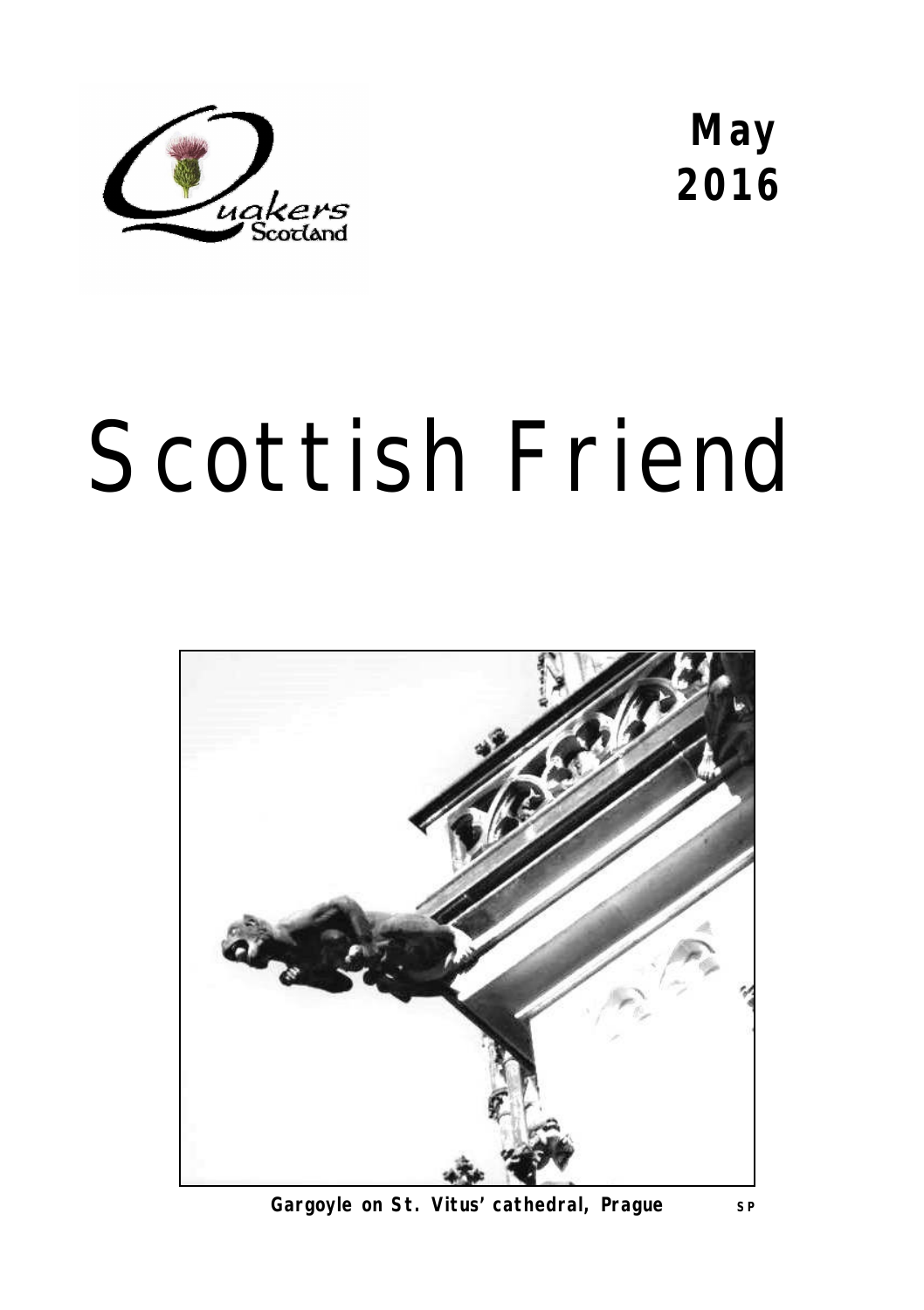**Contents ☆** 

Fifty Years of Women Elders Eva Deregowska 3 Report of April Meeting for Sufferings Jane Pearn 5 **Invisible Women** Margaret Roy 7 United Reformed Church Spring Synod Graham Morton 10 Report of March General Meeting The State State Pearn 12 Warning about Queen Street Station 15 Invitation to June General Meeting Martin Burnell 16

Please send material for next *Scottish Friend* by Friday 5 August to Margaret Peacock, 16 Drumlin Drive, Milngavie, G62 6LN, or [nmjpeacock@yahoo.co.uk.](mailto:nmjpeacock@yahoo.co.uk.)

*Scottish Friend* will be posted to the GM website and can be emailed to you at the same time as it goes to the printer. If you would like an email copy instead of a paper one, please email [scotfriends@gmail.com,](mailto:scotfriends@aol.com,) to let Marion Sharkey know. You are strongly encouraged to do this, in view of escalating postage costs and of course you get the photographs in colour, as an incentive! The opinions expressed in this publication are those of the writers and not necessarily the opinions of the Society of Friends in Scotland, Britain or elsewhere.

> Published by Quakers in Scotland, 01382 730 842 quakerscotland.org.uk (British website: quaker.org.uk) Printed on recycled paper by  $\bullet$ Print Force, Milngavie, 0141 956 1052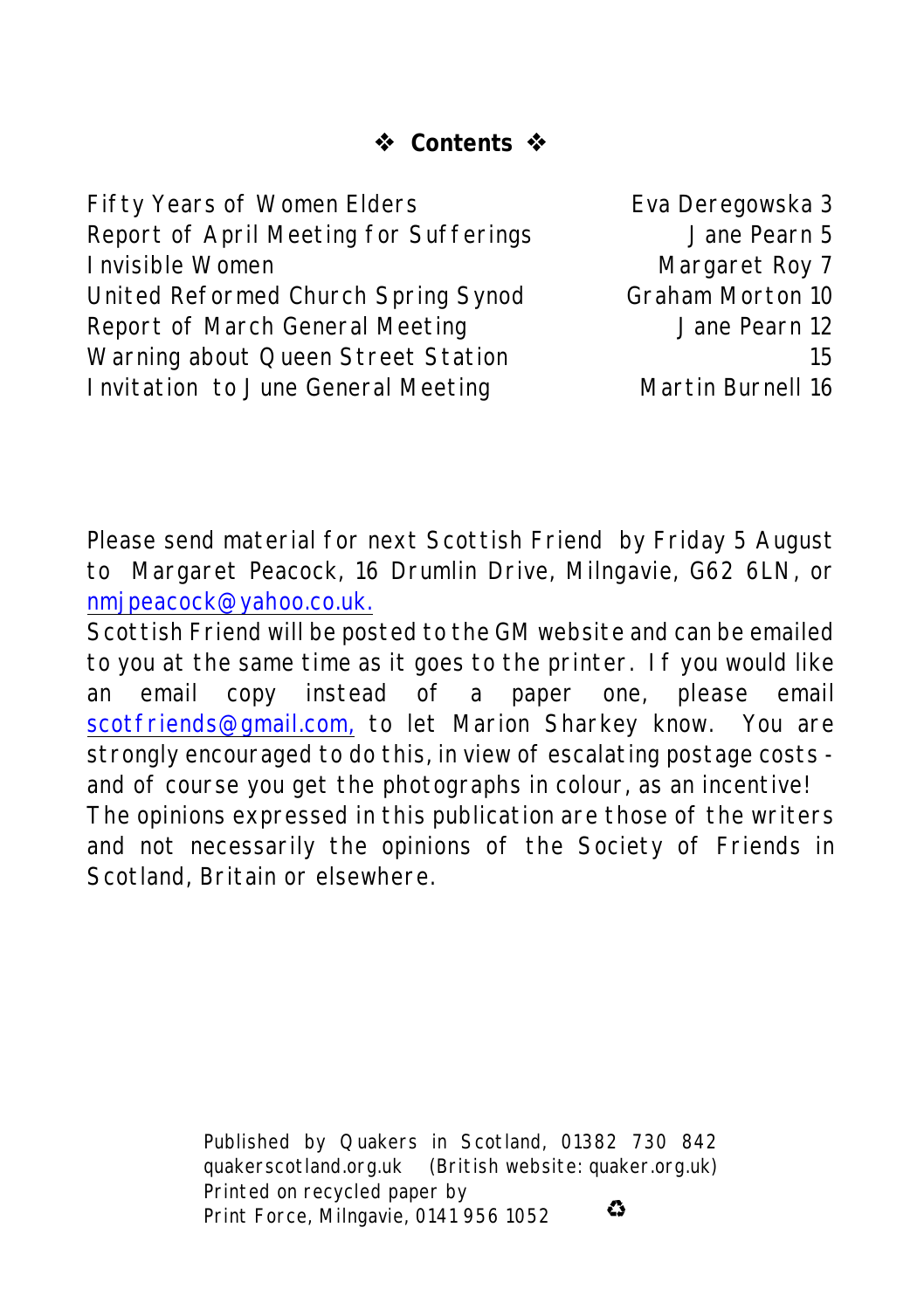### **FIFTY YEARS OF WOMEN ELDERS** <3> **IN THE CHURCH OF SCOTLAND**

An extract from *Life and Work,* contributed by Eva Deregowska LS

The Very Rev Dr Finlay Macdonald looks back on the 35-year debate that led to women being admitted to the Eldership of the Church of Scotland in 1966.

"In May it will be fifty years since the General Assembly of 1966 finally opened the eldership to women. I say 'finally' because it took a while  $"$ 

In 1931 the Assembly received a petition calling for eldership and ministry to be open to women. The petition asserted that 'the continued exclusion of women from these offices is contrary to the mind and teaching of Christ and limits the operation of the Spirit of God.'

This was referred to the intriguingly named Committee on the Place of Women in the Church. The Committee reported back in 1933 recommending eligibility for eldership but not ministry. The recommendation was referred to presbyteries but failed to secure the necessary support.

The following decade brought the Second World War and in 1940 the Assembly appointed a Special Commission, convened by Professor John Baillie, 'for the Interpretation of God's Will in the Present Crisis'. During those dark years the Commission presented a series of reports and the one brought in 1944 included a recommendation that eldership should be open to women. The proposal was referred to presbyteries and was approved by a margin of 39 to 27. However, the 1945 Assembly was persuaded to send the matter back to presbyteries with a specific instruction to consult with Kirk sessions and congregations. The outcome was a complete reversal of the vote with 44 presbyteries opposed and 22 in favour.

The focus of attention then shifted to women and the ministry, with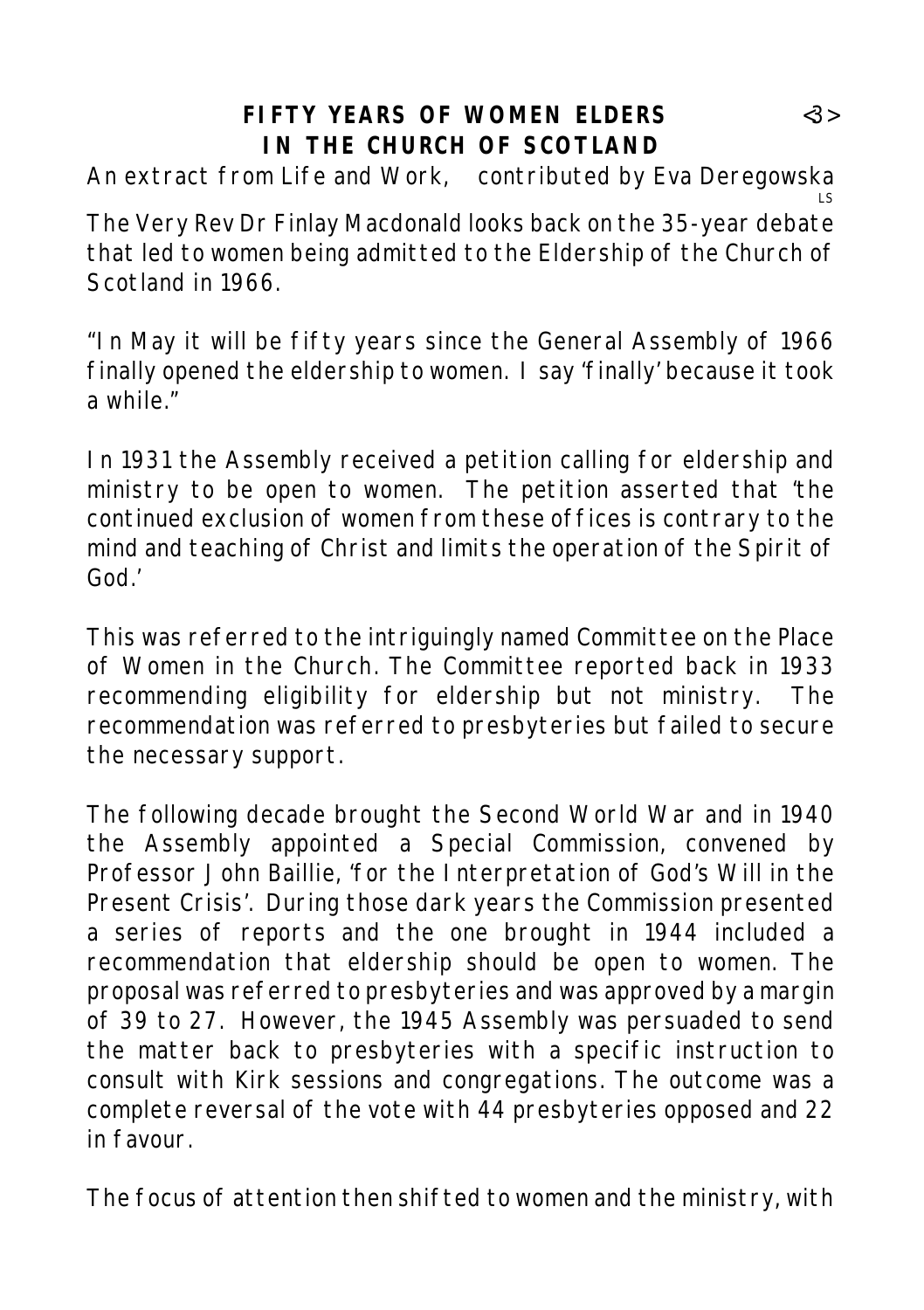**<4>**

a petition brought before the General Assembly. This was remitted to the recently formed Panel on Doctrine. The following year the Panel reported that it reserved its position with regard to ministry but was strongly in favour of women elders.

It is interesting from today's perspective to hear some of the arguments advanced against women elders in that entirely male debate. One commissioner upbraided the `fathers and brethren', suggesting that the men of the Church should be ashamed that women might need to take on the duties of eldership. Another suggested that it was no compliment to women to make them `little imitation men'. A third asked if the Panel might not consider creating a new order for women, separate from the eldership; and someone with a long memory recalled what had happened in 1948 and moved an amendment to have the Overture sent also to Kirk sessions and congregations.

The terms of the General Assembly Act of 1966 could not be clearer: `Women members of a congregation shall be eligible for election and admission as elders on the same terms and conditions as men members of a congregation'. However, right from the start, the interpretation of the new law became muddied. Given the division of opinion there was no expectation that every Kirk session would have women elders overnight. As a consequence an impression emerged that the legislation was entirely permissive.

It was only in 1991 that the General Assembly stated: `The fact that a Kirk session has always chosen men from the total number of those available is not in itself a breach of the law. However, if as a matter of policy or principle a Kirk session deliberately restricted its choice to men, and denied the eligibility of women, the law has been contravened'.  $C$ 

Nowadays women outnumber men as elders, and Alison Elliot, an elder, was elected Moderator of the General Assembly in 2004.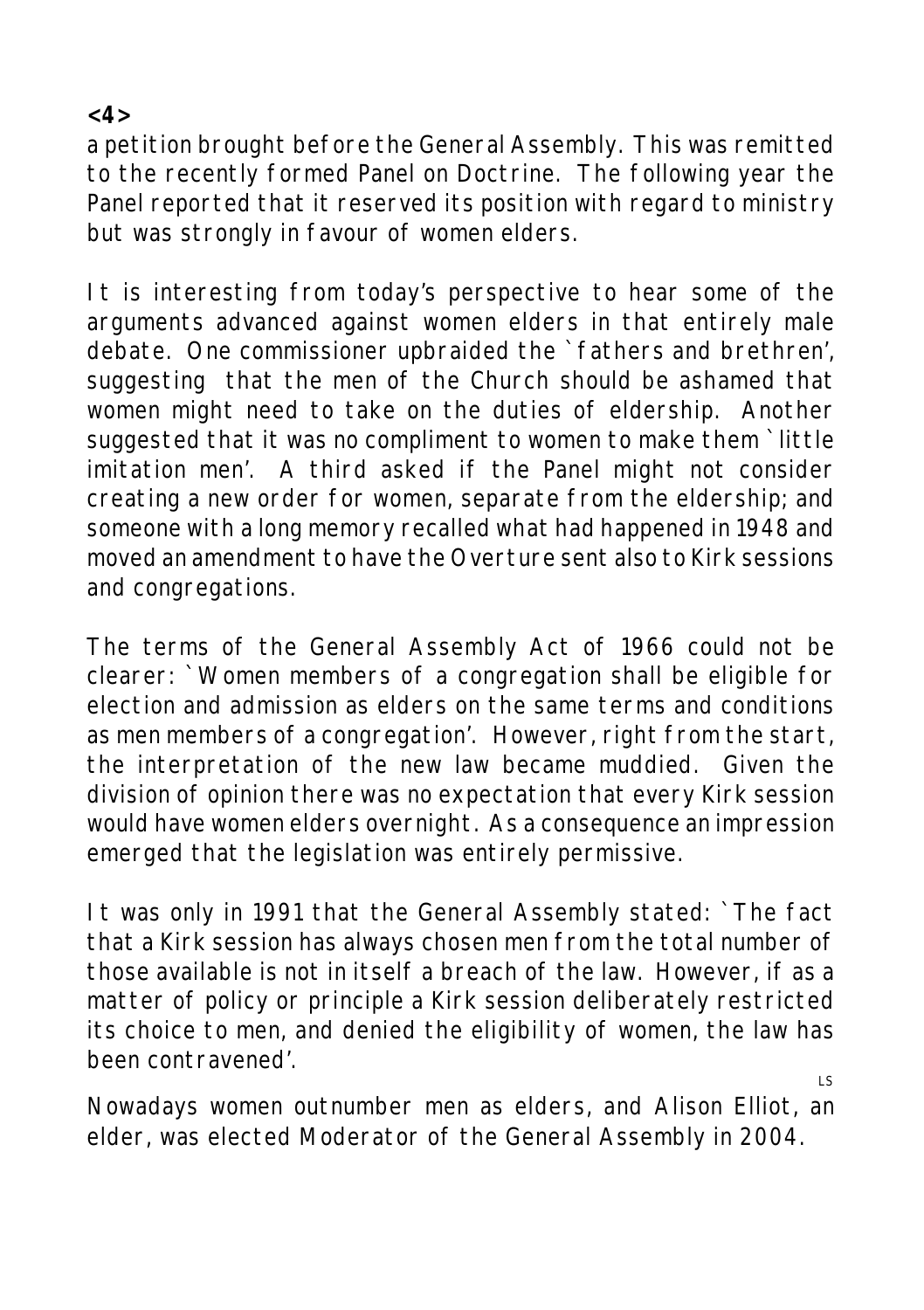**Report: Meeting for Sufferings 2nd April 2016 Jane Pearn, South East Scotland Area Meeting**

By the time you read this, Yearly Meeting will have taken place. As I write, I wonder how the matters we considered at the beginning of April will have developed.

Yearly Meeting 2015 asked Meeting for Sufferings to coordinate the work of Local and Area Meetings on the 'Call to Equality' minute. Sufferings doesn't really have a mechanism for coordination. However, it can encourage, share information and provide networking opportunities. There is a section of the BYM website devoted to 'sharing our stories'. Have you have been involved in any form of witness? If so, this is an opportunity to share what you have done, and for us all to be inspired by stories from across our Yearly Meeting. www.quaker.org.uk/our-work/our-stories

We were asked to take two matters back to our Area Meetings for further discernment. Quaker Peace and Social Witness Central Committee commends the paper 'A vision for a criminal justice system'. Written in the style of Edward Burrough (QFP 23.11), it articulates what we are for and what we are against. For example, 'We are against the simplistic concept of good victims and bad criminals. We are for treating offenders as people who need help to take responsibility for themselves and their actions.' The other matter is related. For several years, Cornwall Area Meeting has been working on a concern about drugs, and has produced very thorough briefing papers. They ask that we consider their discerned view that possession of drugs, for personal use, should be decriminalised. This will come back to Sufferings in due course. It will be interesting to see if Friends in Scotland can reach a common mind on this matter.

A well-grounded session on testing concerns led to thoughtful and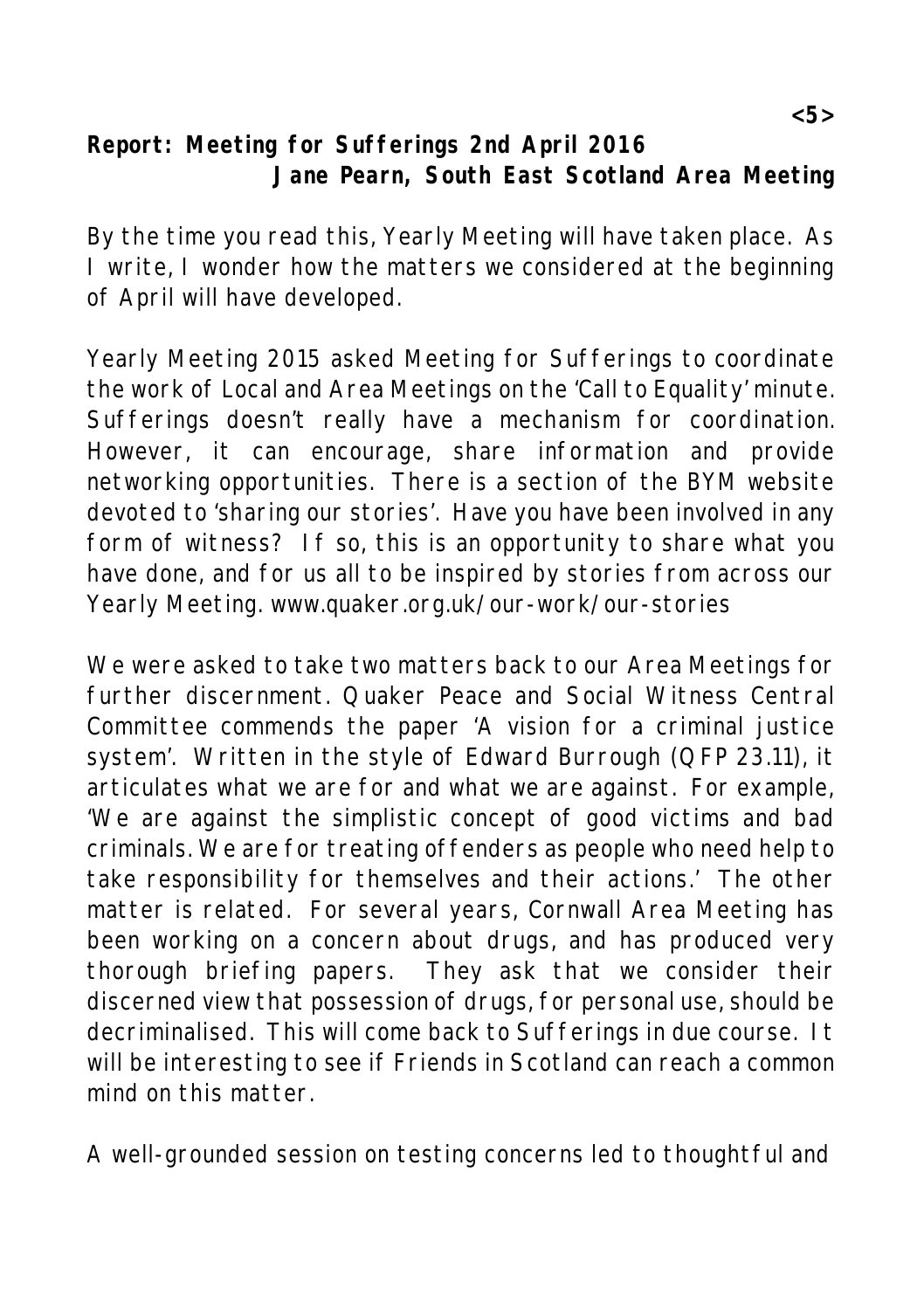**<6>** 

deeply felt ministry. Friends spoke of their personal experience of acting under concern: 'unnerving, frightening.' Other ministry focused on the process of testing.

'It can be a bruising experience.'

'I have to be prepared to be vulnerable.'

Underlying most of the contributions was an insistence that we need to listen to the spirit first, and that Meeting for Worship is the source. We heard that many individual Friends feel that they are acting under concern, but it is rare for them to go to their meeting for testing and discernment. The result may be that concerns are less well tested and clarified, and that meetings at all levels lack experience in the process.

We received two minutes regarding British weapons sold to Saudi Arabia, and their use in Yemen. Unfortunately, reference to human rights clouded the issue. Friends are rightly worried about human rights in many countries, but it is the Foreign Office that links them to arms sales. The government may be in breach of its own guidelines: but I doubt that we want to say that the arms trade is perfectly acceptable – as long as it is between countries with adequate internal human rights records. If you are dismayed by Britain's role in fuelling conflict, I urge you to support Campaign Against Arms Trade. CAAT was set up in 1974 by a coalition of interests, including Quakers, to do this essential work. CAAT has well-informed staff, inventive and award winning campaigns, and is committed to non-violence. Quakers have a long history of helping to set up initiatives, for example Oxfam in 1942, and more recently Circles of Support and Accountability. It would be a pity if we then ask why Friends aren't doing anything!

Finally – Peter Ullathorne, BYM treasurer, reported that last year's target of £2 million in contributions was reached. However, he urged us to give more to ensure that the work that we want done in our name can continue, and be done better. £3 million is the new target.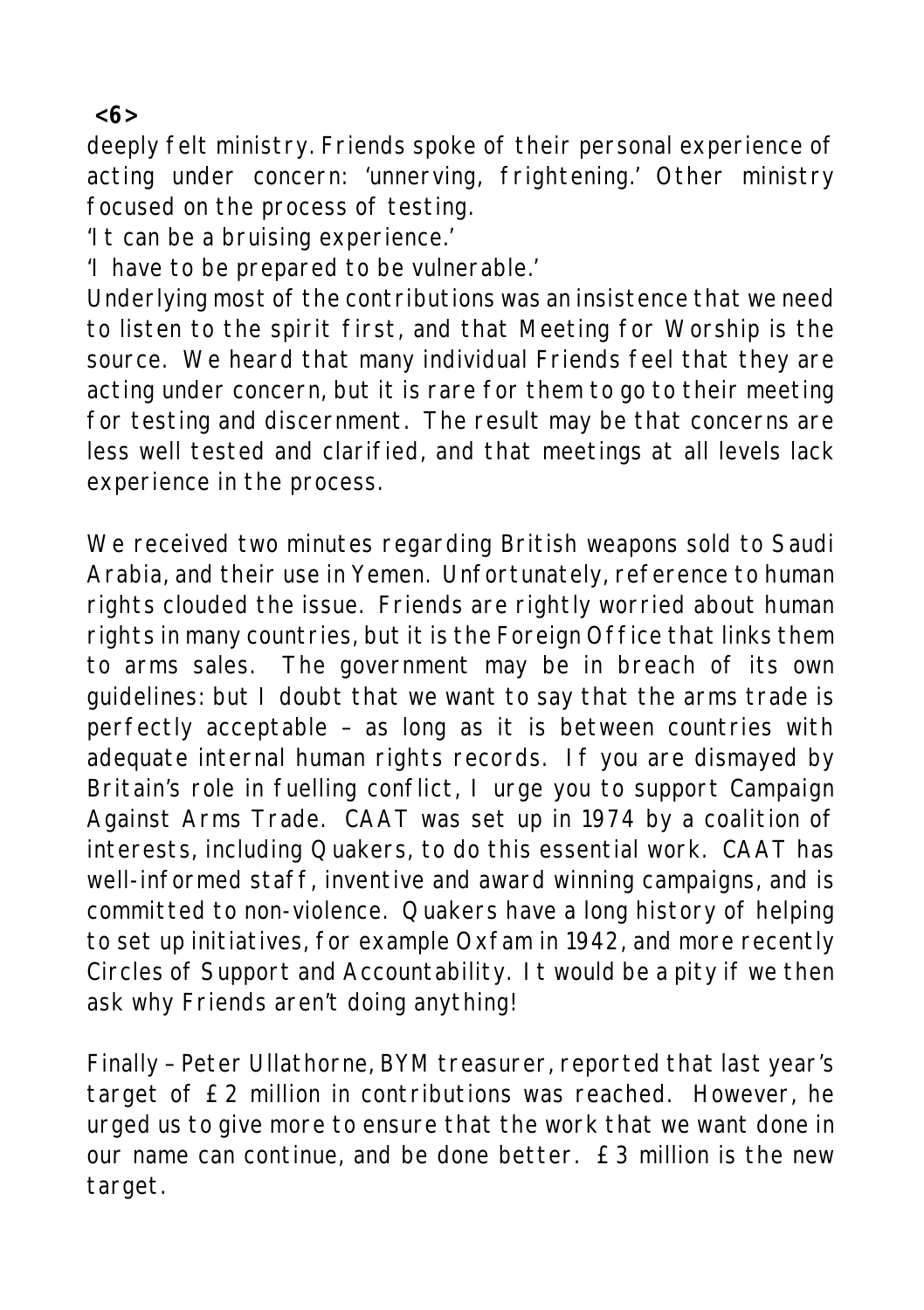According to Radio 4, in 128 countries of the world women legally have lower status than men.

Does this surprise you? What does it mean?

I am writing this on the first Friday in March, the designated day of the Women's World Day of Prayer – except in Scotland it is the World Day of Prayer because, a female minister friend tells me, we also pray for the men. Good Oh! And there was me thinking the whole purpose was to identify issues and support women in 'third world' countries. It was also the week of International Women's Day.

Does it surprise you that there are 600 women in Scotland who are known to have been the subject of FGM? If the population of Scotland is 6 million that is 1:10,000. In a town the size of Airdrie that is 4 women; in a city the size of Glasgow it is 60. And given that Glasgow is more Multi-cultural than most towns/cities in Scotland, it is no doubt far higher there. So what is FGM you ask? Just so. Hilary Burrage's book on FGM donated to Glasgow Quaker Library has never been taken out, yet. And at 600, that is almost as many women as there are Quakers in Scotland, almost one each.

Representing General Meeting on World Day of Prayer, I have been amazed and appalled not at the stories of women's oppression and abuse but at the subtlety by which the condition of women is hidden. One of the 'authorities' commented, on the recent trials of men found guilty of grooming and sexual abuse of young girls in Rochdale, that . . . this was just the tip of the iceberg and that it was probably happening in a town near YOU. Sensational? There was a ballyhoo about women being groped in Germany – I believe one of the towns was Cologne. However, it just slips past that the German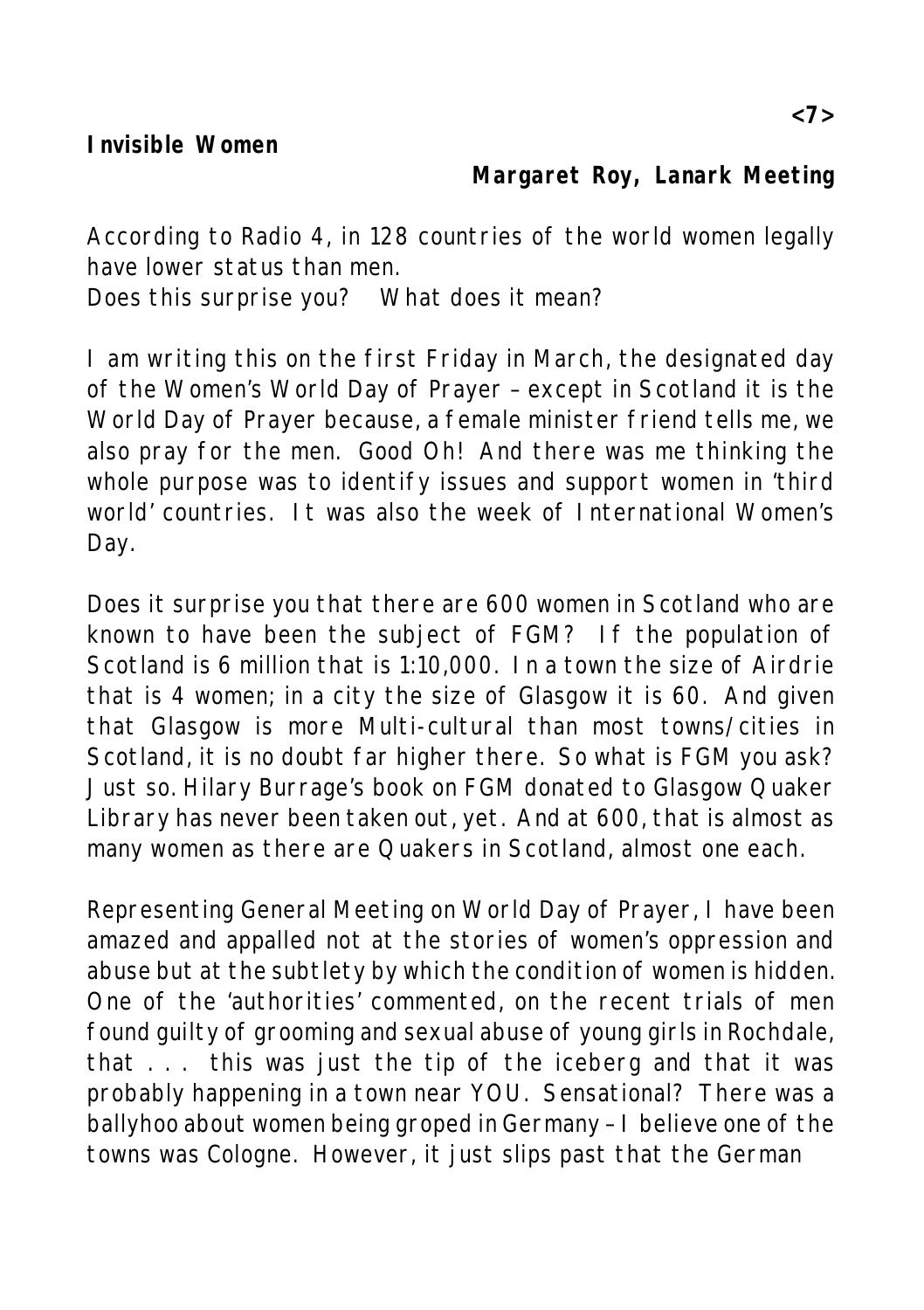police were 'not interfering' in the sexual abuse of women in the refugee camps, just as there is little spoken of the dangers to women in the refugee camps in Turkey, etc. A woman on her own, i.e. without a man, in many Moslem societies is free, so available. Yet, to insinuate such is to question the values of Islam, how racist! Having rejected the patriarchal nature of our own 'Christian' values all my life, I find the religion of Islam very difficult especially after listening to the life of my Moslem women students.

I have reported to you before of the campaign Black Thursdays. This is not a white, Western-led initiative of concerned liberal-minded folks in the civilised, informed West. It is a campaign of the churches in Africa in response to the common phenomenon of the rape of women in the many military strives in that continent – a much more effective weapon than Trident and well-known to ISIS. And, have you the faintest clue of the situation in Europe that may have been WORSE after the WW2 than during it, especially for women. Who talks about it when we can glorify the military sacrifice and victory? Pacifism is not about anti-war; it is about establishing a quality of life based on the principles of Peace. Black Thursdays spoke to my heart and I wore black on Thursdays for several months till I realised it made very little impact here in Britain where black is a fashion colour of choice. Very different from the traditional dress of African women. And, Middle East women have no hope of standing out in black!

I have become aware of all sorts of ways in which women's story is hidden, or reduced to a by-word.

As a very active feminist in days of yore, I was strongly motivated by the theme `when we enter in the game we're gonna change the goddamn rules'. The movement seemed to grow out of the Vietnam War and screamed PEACE. Quaker values expressed it for me. It was much much more than equal pay and sexual liberation, but

#### **<8>**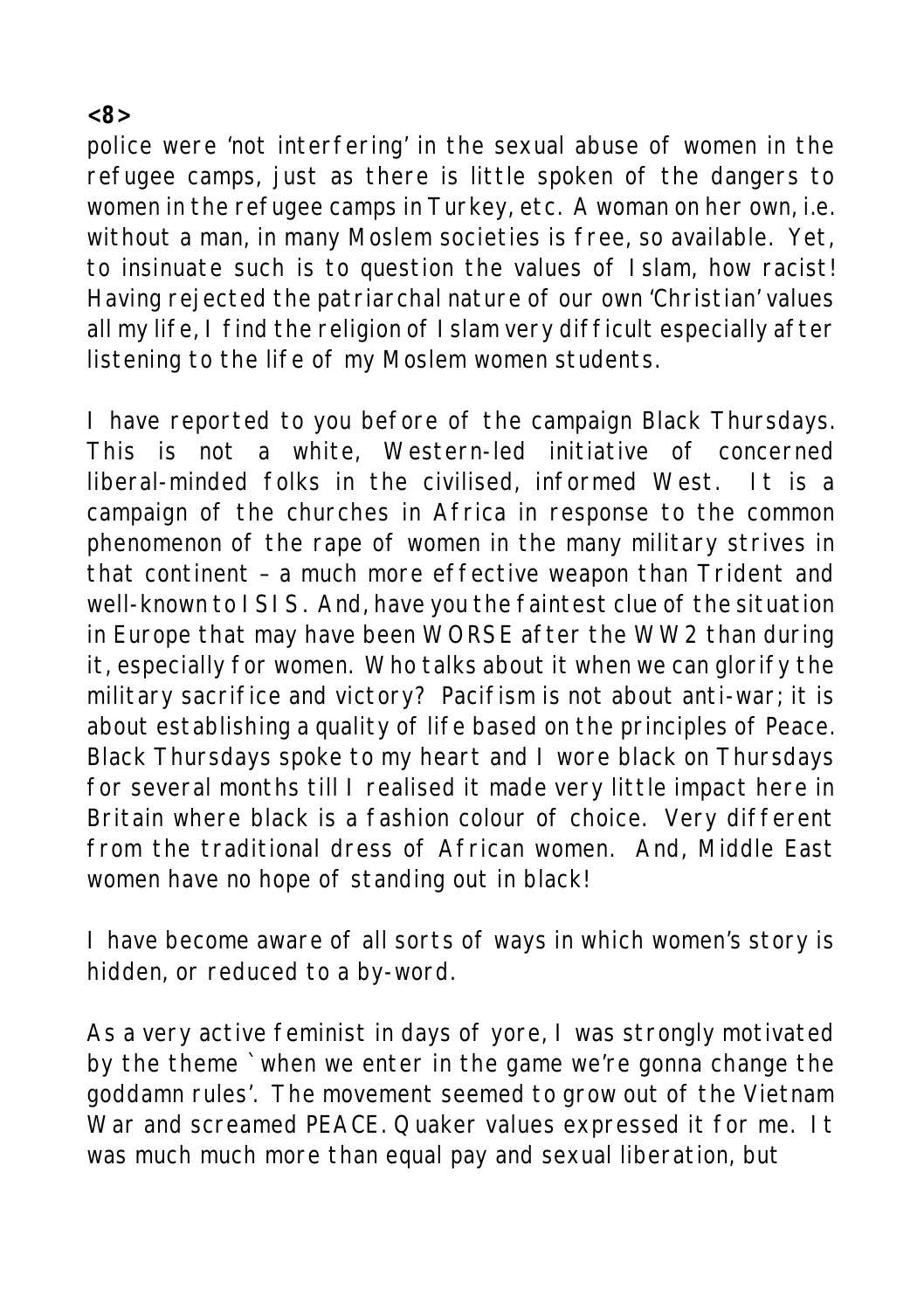somehow that is what it has become. That and only that???

Look at the cult of celebrity and listen to the words of pop songs, and tell me what we have achieved. Pink the only colour? Free to open your legs and indulge in sex with anyone? Young girls don't have the experience to discriminate. Yes, we are more emotional, more feeling, and so more easily exploited. And that is not to dismiss young men who may also be feeling types and easily exploited in a world where sex, quick fixes and feel-good are the rules.

I've just watched a well-recommended TV series. One hour, the whole one hour, the couple were in bed indulging in all forms of sex, explicitly. Soft porn I thought, embarrassed I was watching it with my brothers. Thankfully, they weren't there for the last in the series that was vivid, explicit S & M laced throughout the hour so it could hardly be avoided or fast-forwarded . . . if you wanted to see how it all ended. Why watch it? I am not a voyeur. I used to like crime stories until I became sickened by the high proportion of women murdered, abused and raped. CHANGE THE RULES! What do we have to do?

How to change the world drastically. The biggest effect could be to change the attitude to half the population - women. I could drench you with examples. We are lucky as Quakers. Our way IS a bit more enlightened but . . . it is not what we DO but HOW we do it that has marked Quakers down the centuries. Our 'rules' are different. HOW? Well, we don't take sides but see the unity and preciousness of all life, and we treasure its uniqueness. That will do for starters. Mind you, have you noticed how we lose it a little when into the field of politics we decry and despise the Other? Got some growing to do.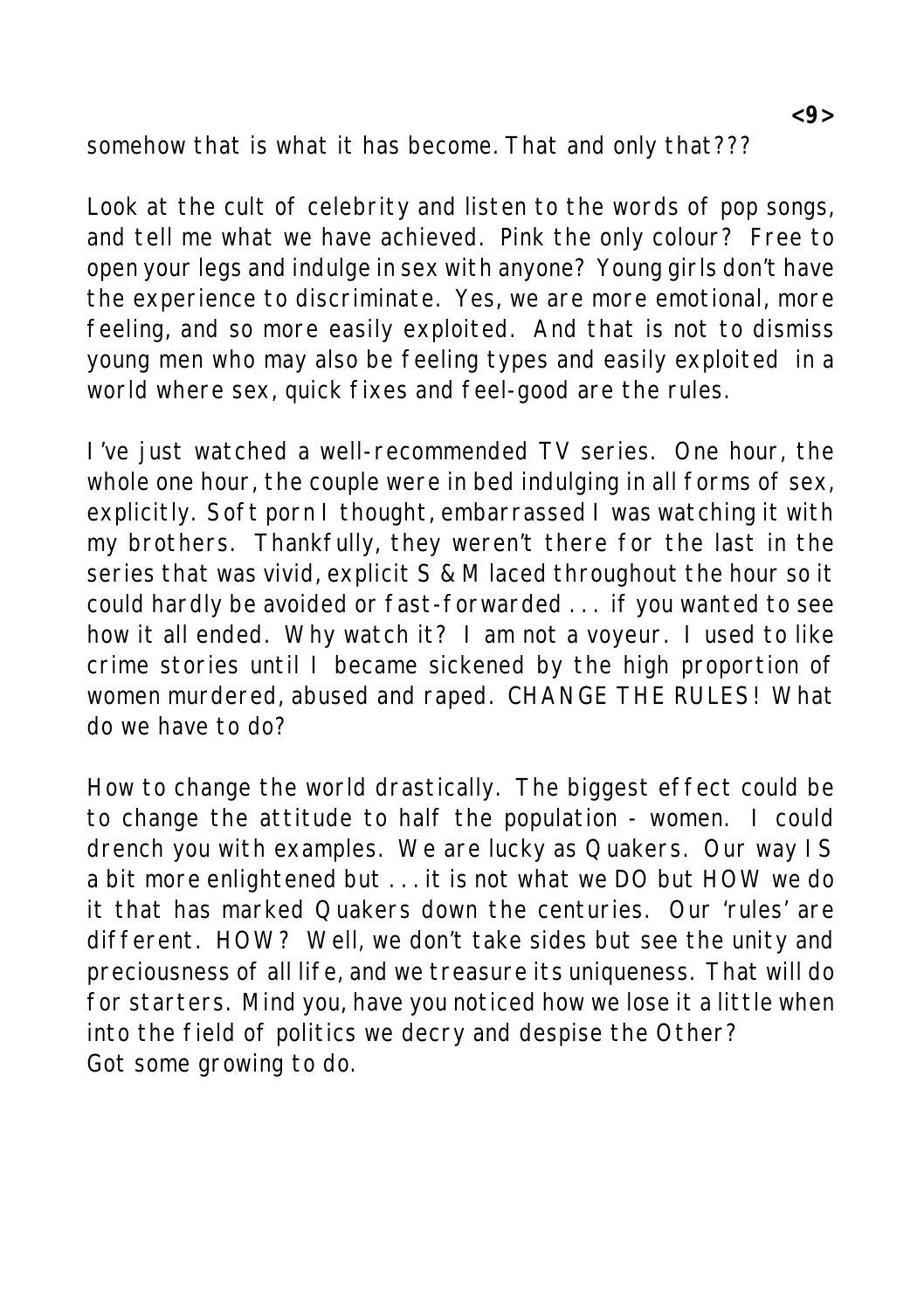**<10> Thanks for the Grace of God**

#### **Graham Morton, Perth Meeting**

Thank you for the privilege of participating in the Synod of Scotland of the United Reformed Church (URC) in March 2016, as a representative of General Meeting.

What did I 'take from' or learn at the weekend?

- \* The warmth of the welcome extended to the 'ecumenical guests' – of whom I was one of (I think) five.
- \* Being regarded as an equal was refreshing (having become accustomed to the separation of sheep from goats). It was stressed that contributions to the deliberations from ecumenical guests would be welcomed, and that we were entitled to participate in votes too.
- \* Developing lay leadership is a priority, ministers being in short supply. Resources and ministers are increasingly being shared through 'clusters' – such as Tayside & Fife – or via local ecumenical partnerships with churches from other denominations. Many areas with substantial populations, such as Perth, lack any URC presence while Dunning and Newburgh (Fife) have small ones.
- \* As with many local Quaker meetings, collaborating with others to build or sustain community is often very important. In Selkirk, for example, people from different churches work together very effectively to enable older people to meet and support each other. The warmth of many relationships (individual and collective) across denominational boundaries was a theme I heard a number of times.

\* It was lovely to meet and learn from people such as Mary, a nurse. Originally from Kenya, she lives in one of Edinburgh's more deprived areas. In one of the projects in which she is involved, Granton Community Gardeners, the gardens are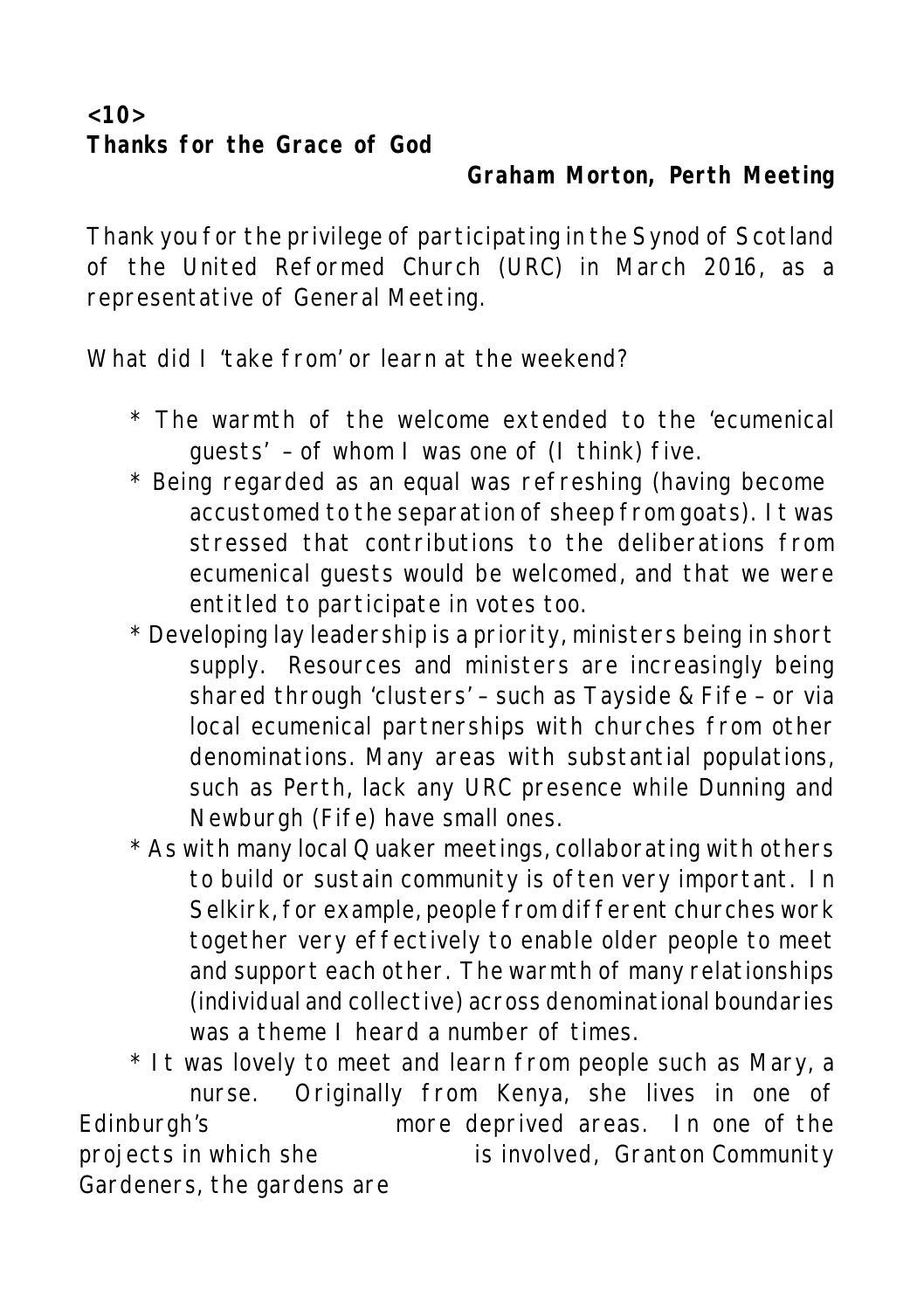all shared, everyone works together and the produce is shared out – with enough for more than two hundred people to eat together. Vicky Allan has written about such projects in her Herald article Croft Work.

Most of the representatives were lay people, not clergy.

Why the title of this article? While it wasn't a specific theme (in a sermon, for example) and may not have been mentioned many times, 'grace' was the word which made most impact on me. The same applied several years ago when (at a Quaker meeting in Buckinghamshire) I heard a Member – a particularly lovely person! – speak of 'thanking God for his grace' as shown in the life of someone who had recently died.

The word doesn't appear in the subject index of my edition of Quaker Faith & Practice but this comes from 11.41:

The light of Christ, a universal light and known inwardly, is our guide. It is the grace of God which gives us the strength to follow. It is his forgiveness which restores us when we are oppressed by the sense of falling short.

Attracted by the title 'A compelling story of transforming grace' of a recent review by Rowan Williams, I must now try to read Marilynne Robinson's novel *Lila*.

Thank you, General Meeting and URC. Maybe I should add that a URC church has played a huge part in my life. It was there that I met Rosemary, my 'other half'.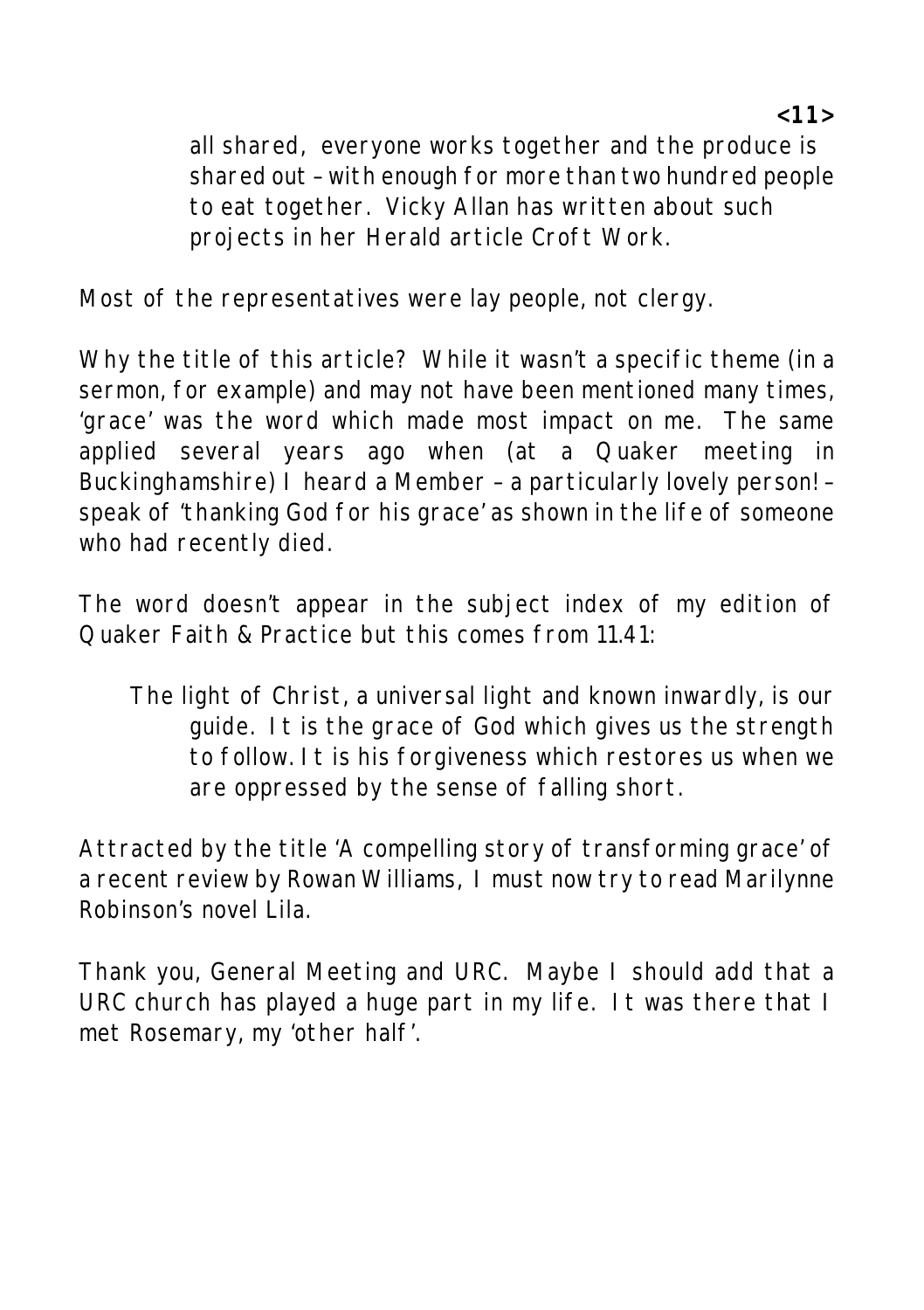### **<12> General Meeting held on 5th March Jane Pearn, Kelso Meeting**

Thirty of us, from all four Area Meetings and from eleven of our thirty-six Local Meetings, received a warm welcome from Friends in St Andrews. We weren't many, but it was good to be worshipping and discerning with committed Friends. As we settled into worship the tone was set by a reading from Quaker Faith and Practice: 3.29 reminding us that our meetings should 'do us good'.

Our treasurer, John Phillips, took us through last year's accounts. To pay our share of the costs of our Scottish Parliamentary Engagement Officer we drew on our reserves as well as increasing the 'quota' contribution from each Area Meeting by a substantial amount. It seems to me that it's one way of showing that we own this work.

There was some discussion about our printed Book of Members and Attenders. Should it be electronic only? It would save expense and paper. But it would exclude Friends who don't use computers. What about security and confidentiality? And some of us like having the book by the phone. We asked for further thought to be given to this. With a couple of tweaks to the Trustees' report, we accepted both this and the accounts.

In giving my Meeting for Sufferings report I encouraged the meeting to look at the life of Friends in Scotland through the prism of Our Faith in the Future. 'Quaker values are active in Scotland and in the world.' 'Quakers are well known in Scotland and widely understood'. It led to thoughtful ministry. We are few in number and scattered: we have about 700 Friends in membership, fewer than the number of refugees Scotland has committed to welcoming. How can we be well known and widely understood? Wise counsel reminded us that we don't seek to be better known for its own sake, but to meet the needs of spiritual seekers who might find a home with us. We were encouraged to find opportunities to contribute to our schools' Religious, Moral & Philosophical Studies, which include the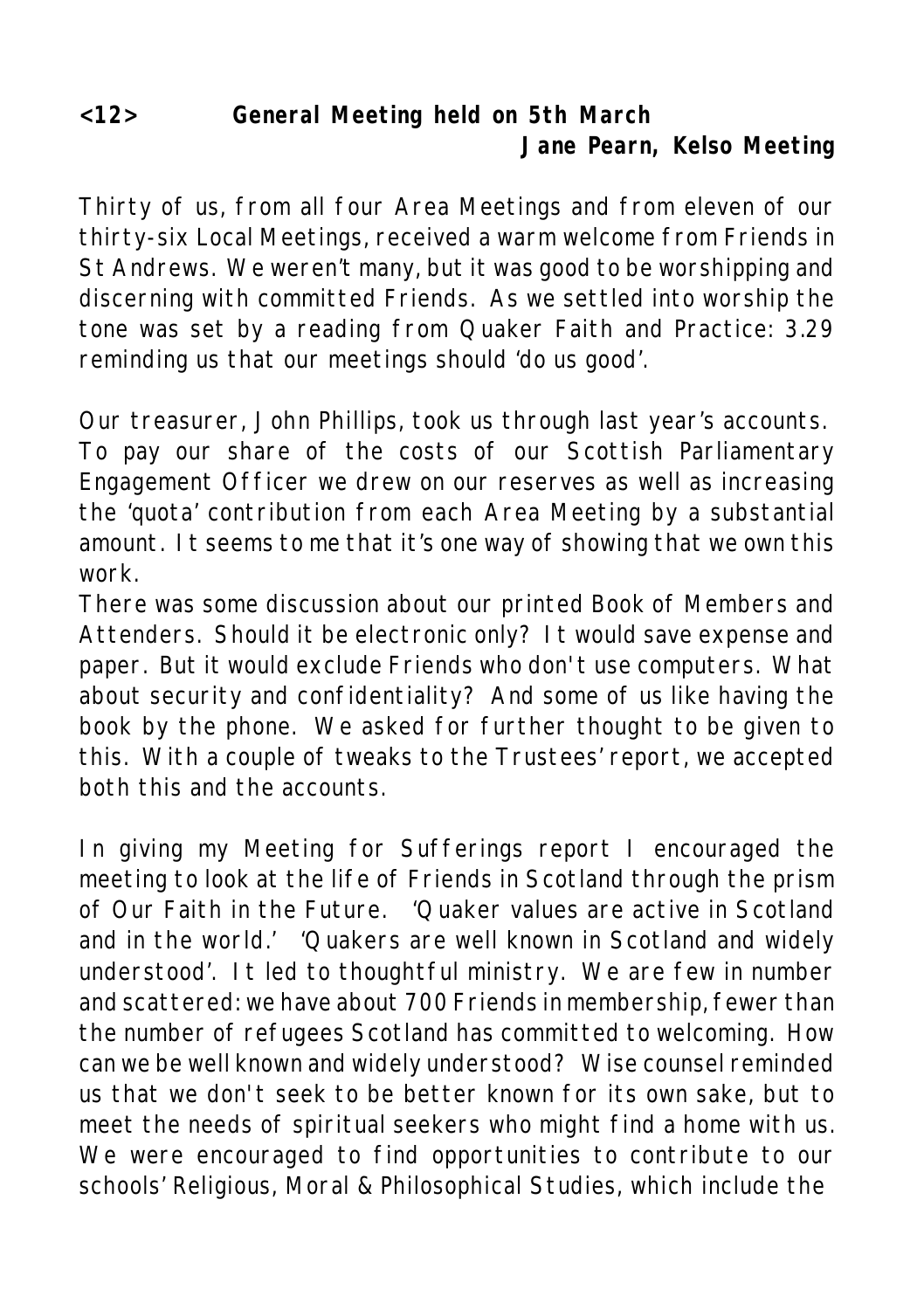themes ofprisons and peace. Perhaps we could offer training so that every Local Meeting has someone to call on? It was good to hear that Polmont LM plans to mark its 30th anniversary with a Peace Pole in a prominent and well visited location.

Elizabeth Allen spoke about the work being done by Mairi Campbell-Jack, our Parliamentary Engagement Officer, who has been in post for just over a year. She is supported and advised by the Parliamentary Liaison Function Group. Our petition about the involvement of the Armed Forces in our schools, co-sponsored with ForcesWatch, is now with the Holyrood Petitions Committee. It calls for more transparency about the number and location of visits; that there is guidance about providing balance and honesty concerning the reality of military life; and that parents and guardians are consulted. By this time you read this, the petition will have closed, but as I write there are 878 signatures. Elizabeth asked about the group's communications with us in our meetings. Too much? Too little? Is Facebook useful? The GM website? She asked, 'Are we reaching you?'

By now we were running late but decided to postpone lunch despite rumblings and complete the morning's business. We've appointed Pamala McDougall and Joyce Taylor to travel to Brussels with a delegation from ACTS to learn about the European Union and reflect on the issues. Very timely, and I'm looking forward to hearing from them.

Our Clerk, Martin Burnell, told us about a meeting he'd had with the Recording Clerk of BYM and the Clerk to Meeting for Friends in Wales. It's good to hear that our Yearly Meeting is becoming more active in considering how to accommodate increasing political devolution – but just as importantly, differences in culture and priorities within the nations that make up the family of BYM. Marianne Butler, from my own LM, is working with the Quaker Meeting Houses Heritage project. She'll be involved with the seven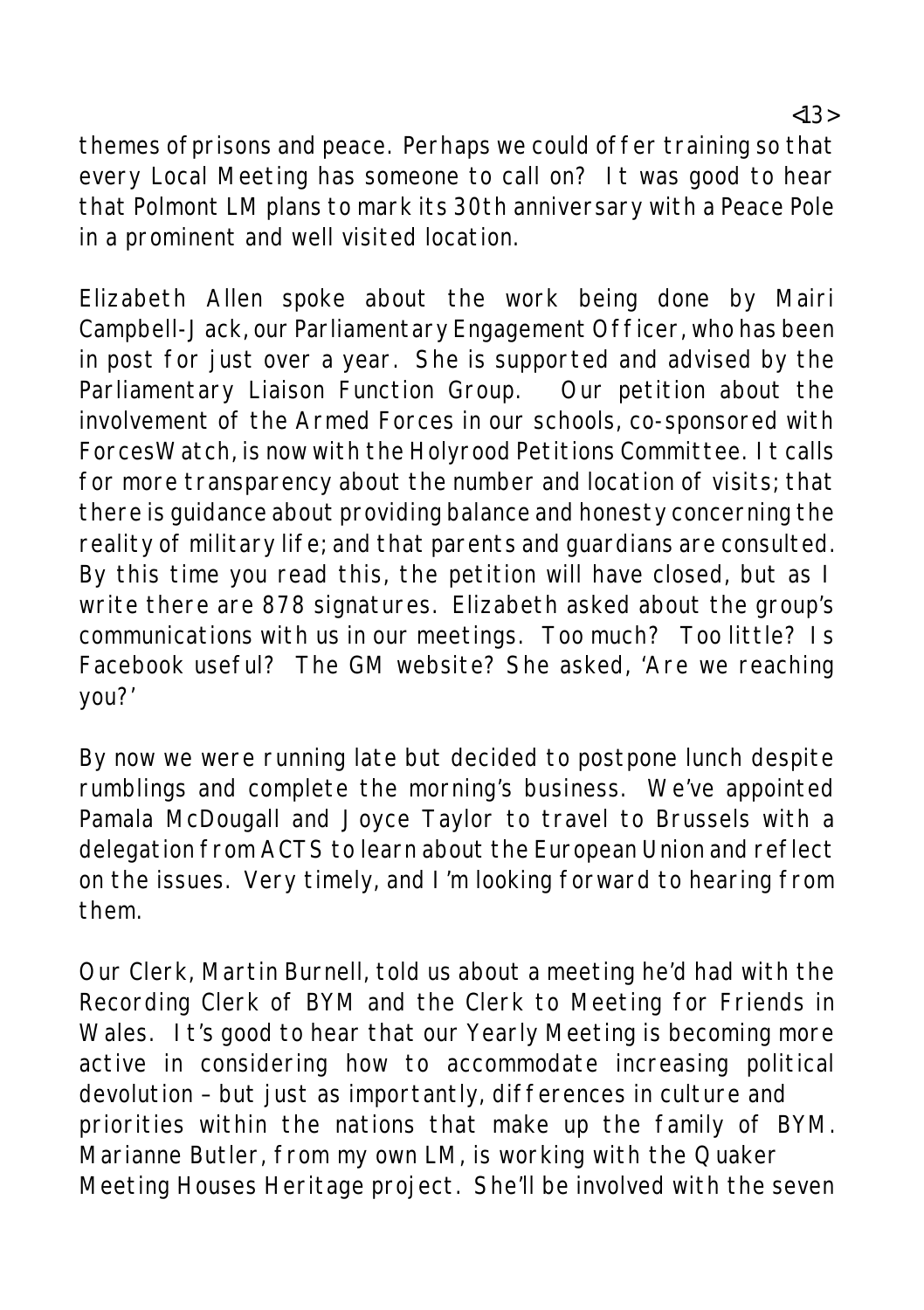**<14>**

Meeting Houses owned by Friends in Scotland. Over lunch she told me, 'This is a wonderful opportunity to review our Meeting Houses as models of Quaker values.'

Phil Lucas, deputising for Jim Pym, went to Nicola Sturgeon's first 'interfaith summit'. Attended by Imams, Rabbis, leaders of the Christian denominations and others with roles in interfaith projects, Phil was impressed by the First Minister's knowledge of the faith traditions and the tone of the discussion. He was impressed too that they all seemed to know each other well, and that the FM was on first name terms with nearly all of them.

Elizabeth Allen brought us up to date with developments around prison ministry. She feels there might be opportunities to contribute something of Quaker process. A briefing paper is being prepared, and a 'taster session' of creative listening is to be offered at a meeting of the Scottish prison chaplaincy advisors.

As our Clerk said, 'there's a lot going on'. That leads to overruns for our business, as happened today. But also it seems that we're becoming less keen on our yearly weekend residentials. Last year's attracted particularly poor attendance especially on the Sunday morning. We agreed to circulate a survey of those who come, and those who don't, to find out what would help.

Lunch at last. But not before Assistant Clerk Adwoa Bittle, who also serves on the Book of Discipline Revision Preparation Group, had sternly reminded us to complete her questionnaire in the March edition of Scottish Friend – or else. I hope you have! A show of hands made it clear that the vast majority of us in the room are engaged in the Reading Quaker Faith and Practice project. It seems we agreed with her that 'it's massively important that we engage with our current book.'

The afternoon was devoted to silent worship and one topic –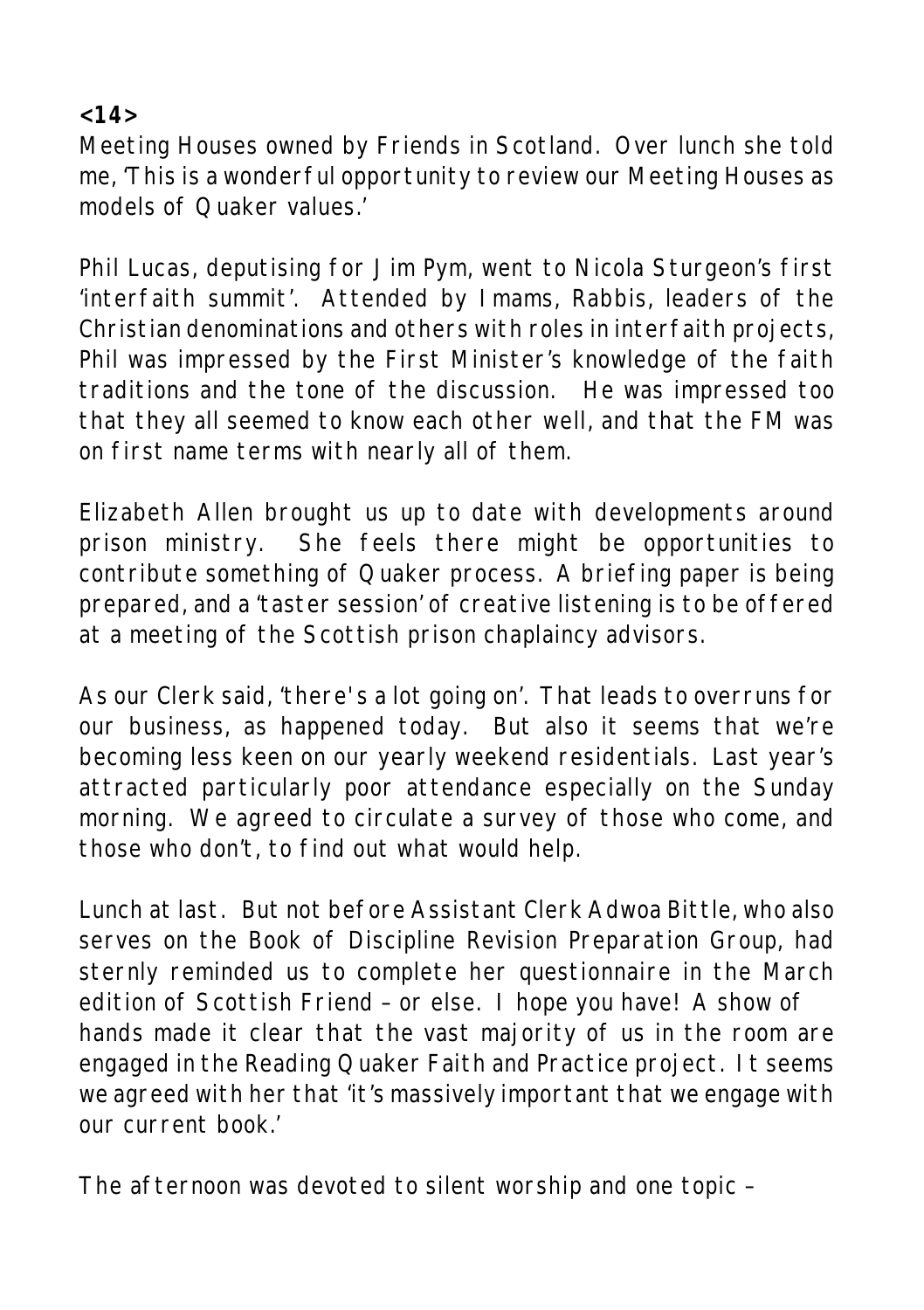affiliations and donations. A dry business? Not at all. It's about working with others and promoting Quaker values. It's about our witness in the world. John Philips presented us with a draft set of guidelines to help future discernment. The current system has grown piecemeal rather than being thought through from first principles, so this will be very helpful. He shared the pleasure he gets from reading the letters of thanks – the sense of enthusiasm, excitement and gratitude.

We moved into worship-sharing. We were clear that requests for financial support for non-Quaker groups must arise from personal engagement and reflect tested concern. We asked to hear more about how the money has been used, and for regular reviews. There were some reservations about details, but we were assured that this was not intended to be prescriptive. Exceptions could be made if the spirit moved us. We were content that our suggestions had been heard and asked the Trustees to finalise the document. We closed with a short period of stillness together. Then, fuelled by tea, cake and conversation, we took our leave.

## **General Meeting for Scotland**

Glasgow Meeting House will welcome Friends on 11 June. Queen Street station upper level will be closed till 8 August and trains from the north will go to Central. Trains from Edinburgh will go to Queen Street low level - and conveniently on to Charing Cross. Considerable googling is advised, for instance to

https://www.scotrail.co.uk/sites/default/files/assets/download \_ct/qs\_z-fold\_leaflet\_web.pdf